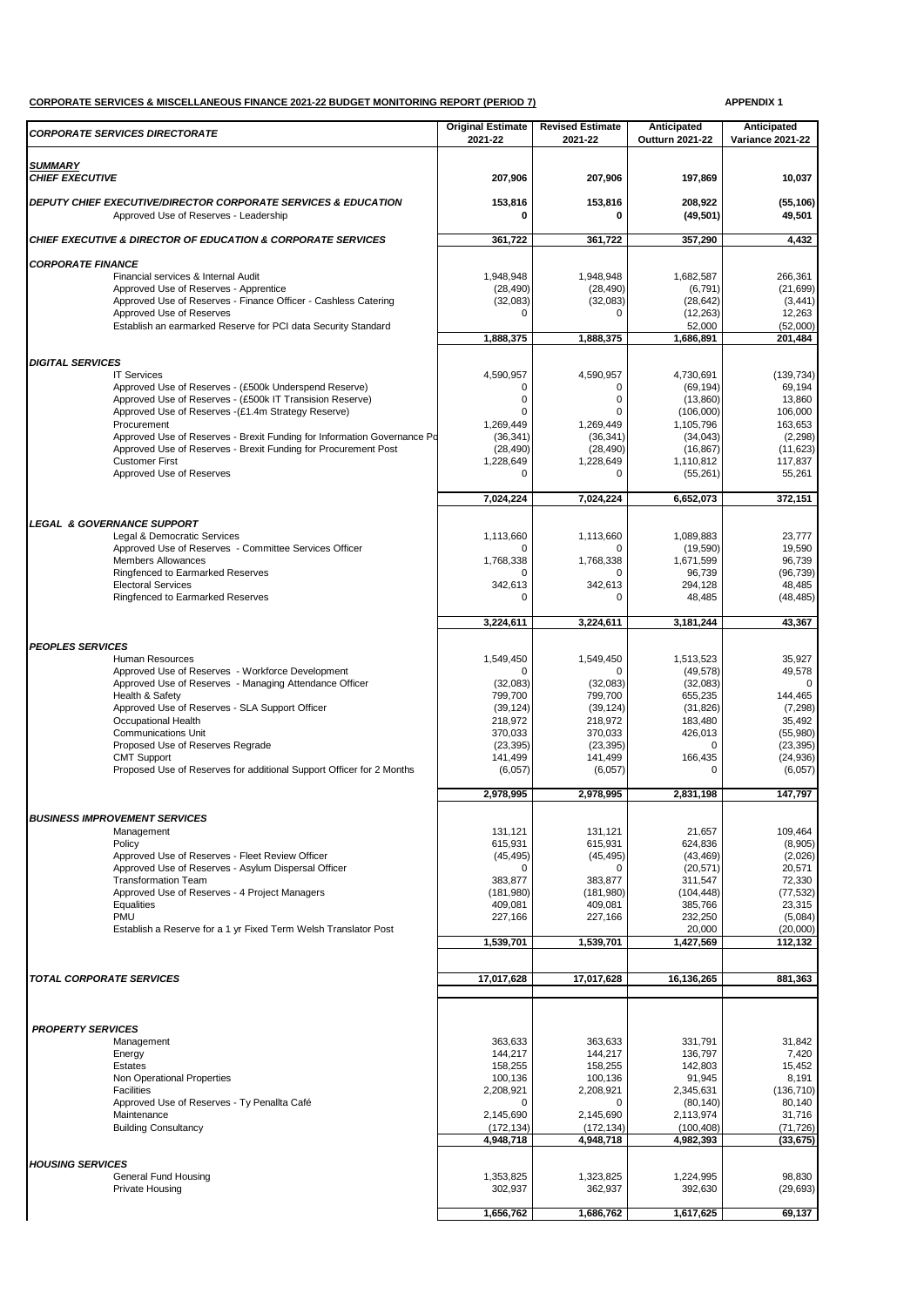| CORPORATE SERVICES & MISCELLANEOUS FINANCE 2021-22 BUDGET MONITORING REPORT (PERIOD 7) |            |            |            | <b>APPENDIX 1</b> |
|----------------------------------------------------------------------------------------|------------|------------|------------|-------------------|
|                                                                                        |            |            |            |                   |
| <b>TOTAL NON- CORPORATE SERVICES</b>                                                   | 6.605.480  | 6.635.480  | 6.600.018  | 35.462            |
|                                                                                        |            |            |            |                   |
|                                                                                        |            |            |            |                   |
| <b>TOTAL SERVICES</b>                                                                  | 23.623.108 | 23.653.108 | 22.736.282 | 916.826           |